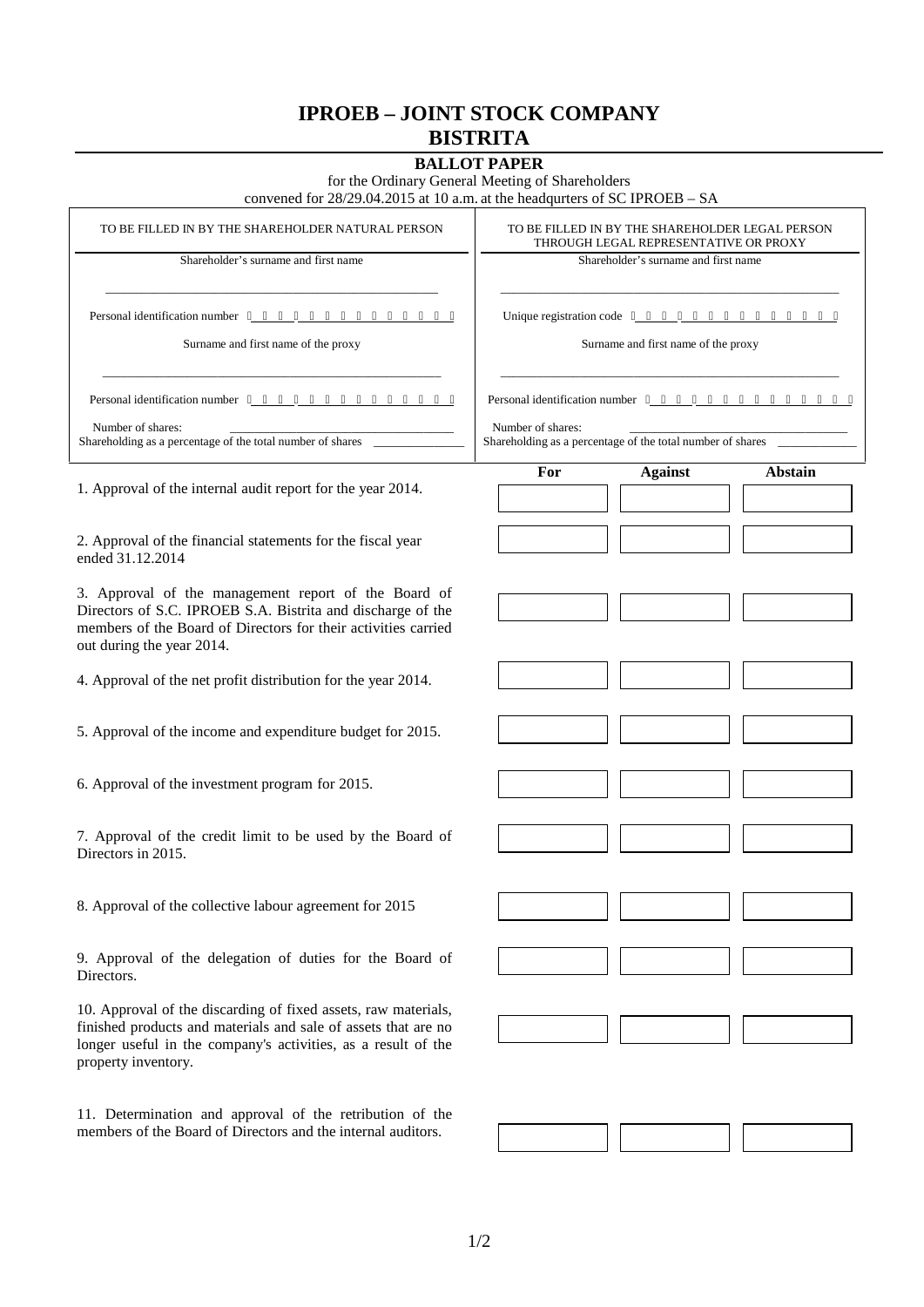12. Appointment of the external financial auditor.

12.1 Determination of the duration and the amount of the external financial audit contract.

13. Approval of the registration date 15.05.2015, in order to identify the shareholders affected by the resolutions of the Ordinary General Meeting of Shareholders, and fixing the ex date  $14.05.2015$  according to art.(2), f) of the regulation CNVM no. 6/2009.

Date:\_\_\_\_\_\_\_\_\_\_\_\_\_\_\_\_\_

|               | $\frac{1}{\sqrt{1-\frac{1}{2}}}\left  \begin{array}{c} 1 \\ 1 \end{array} \right $ |                             |
|---------------|------------------------------------------------------------------------------------|-----------------------------|
| $\frac{1}{2}$ |                                                                                    | $\mathcal{L}^{\mathcal{L}}$ |
|               | and the state                                                                      |                             |

Signature of natural person  $\_\_$ 

Signature of the legal representative or proxy for the legal  $person$ <sub> $\_\_$ </sub>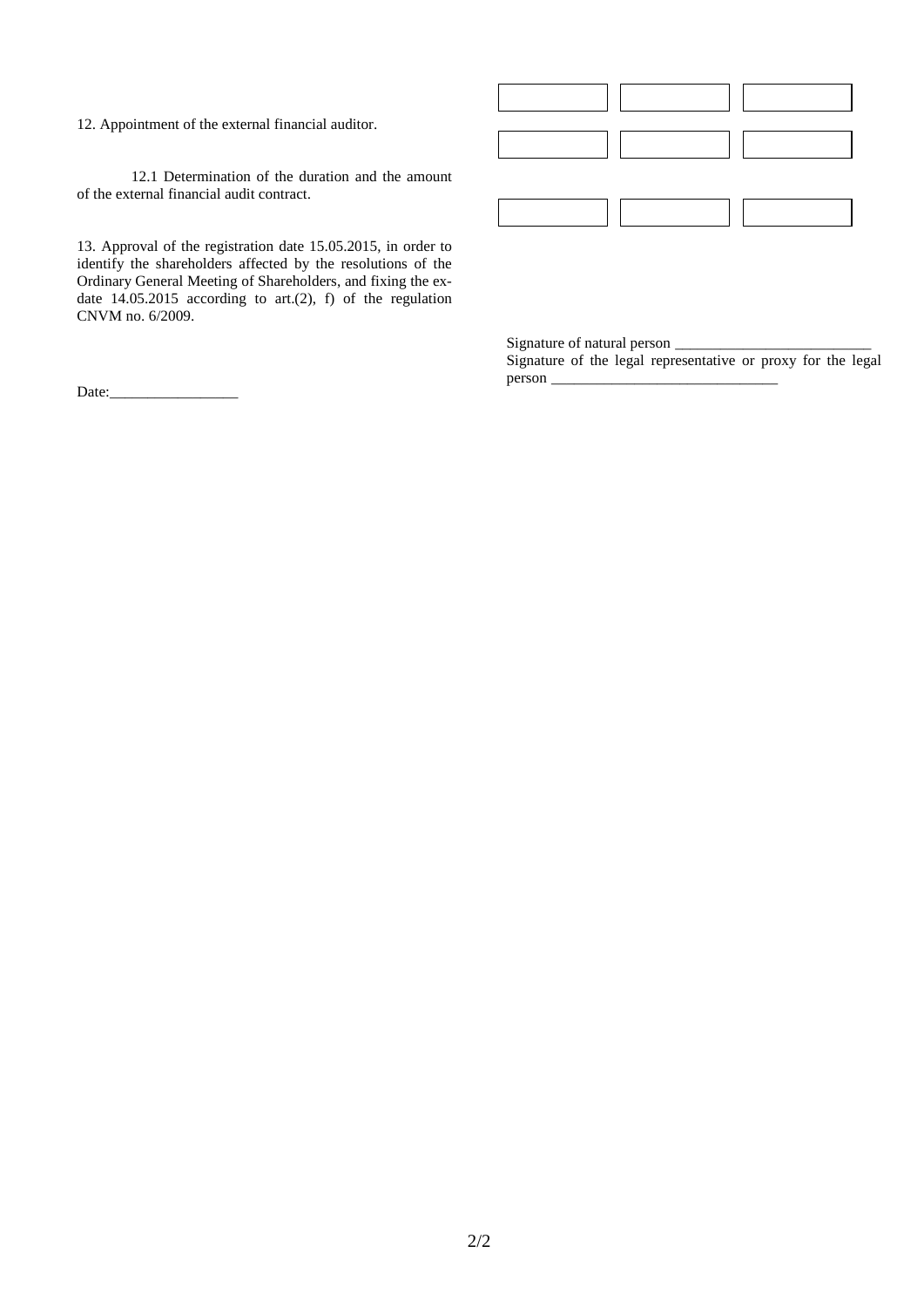$\begin{array}{c} r\\ i\\ d\\ i \end{array}$  $\mathbf{c}$  $\mathbf{e}$  $\mathbf{s}$  $\mathbf{a}$  $\mathbf{u}$  $\mathbf{i}$  $\mathbf{m}$  $\mathbf{p}$  $\frac{1}{t}$  $\mathbf{e}$  $\mathbf{r}$  $\frac{1}{i}$  $\overline{c}$ <br> $\overline{i}$  $\mathbf{t}$  $\frac{u}{1}$  $\mathbf{a}$  $\frac{c}{e}$  $\frac{s}{t}$  $\frac{u}{i}$  $\mathbf{a}$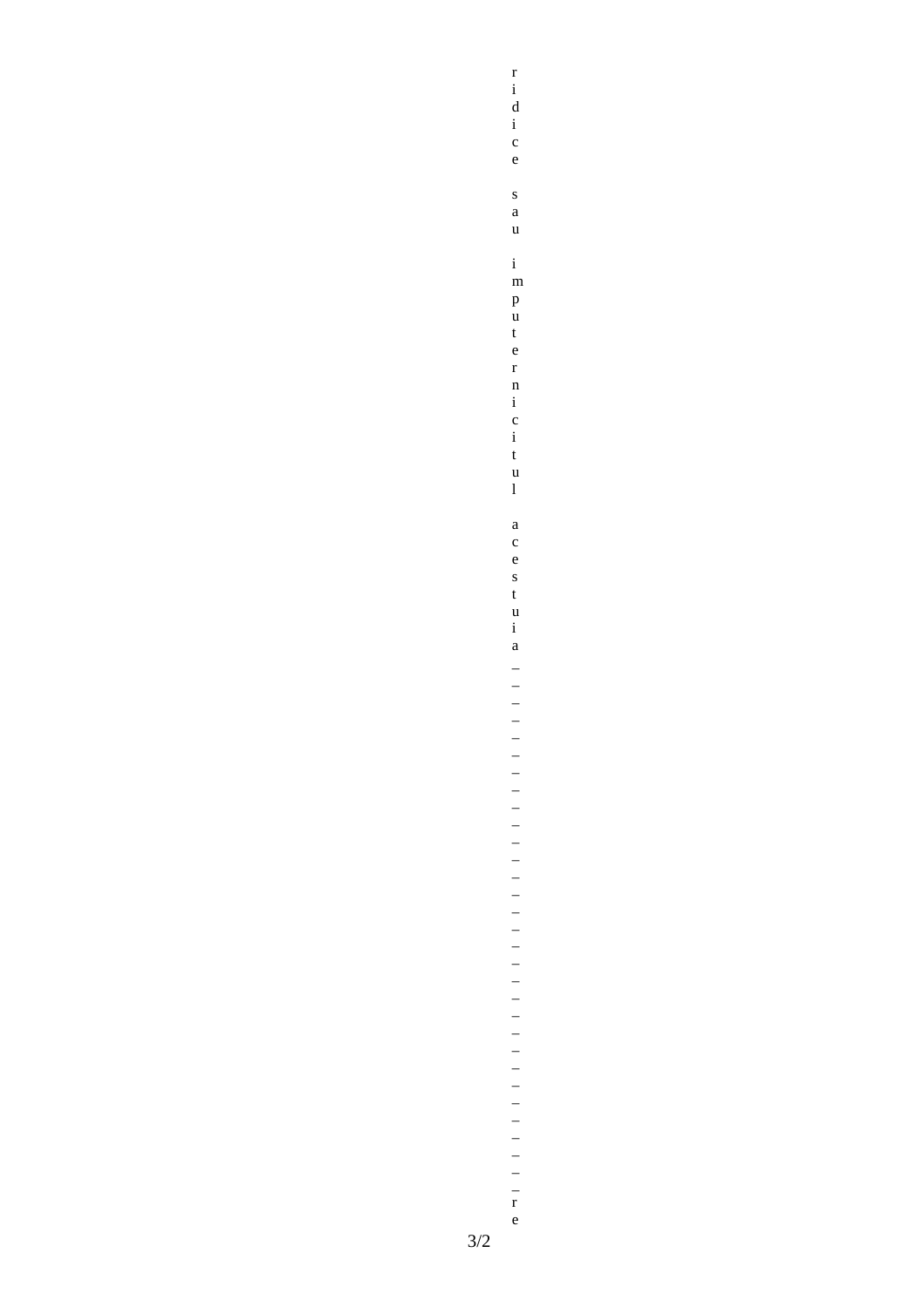$\begin{array}{c} u\\ i\\ a \end{array}$  $\frac{u}{i}$  $\mathbf{a}$